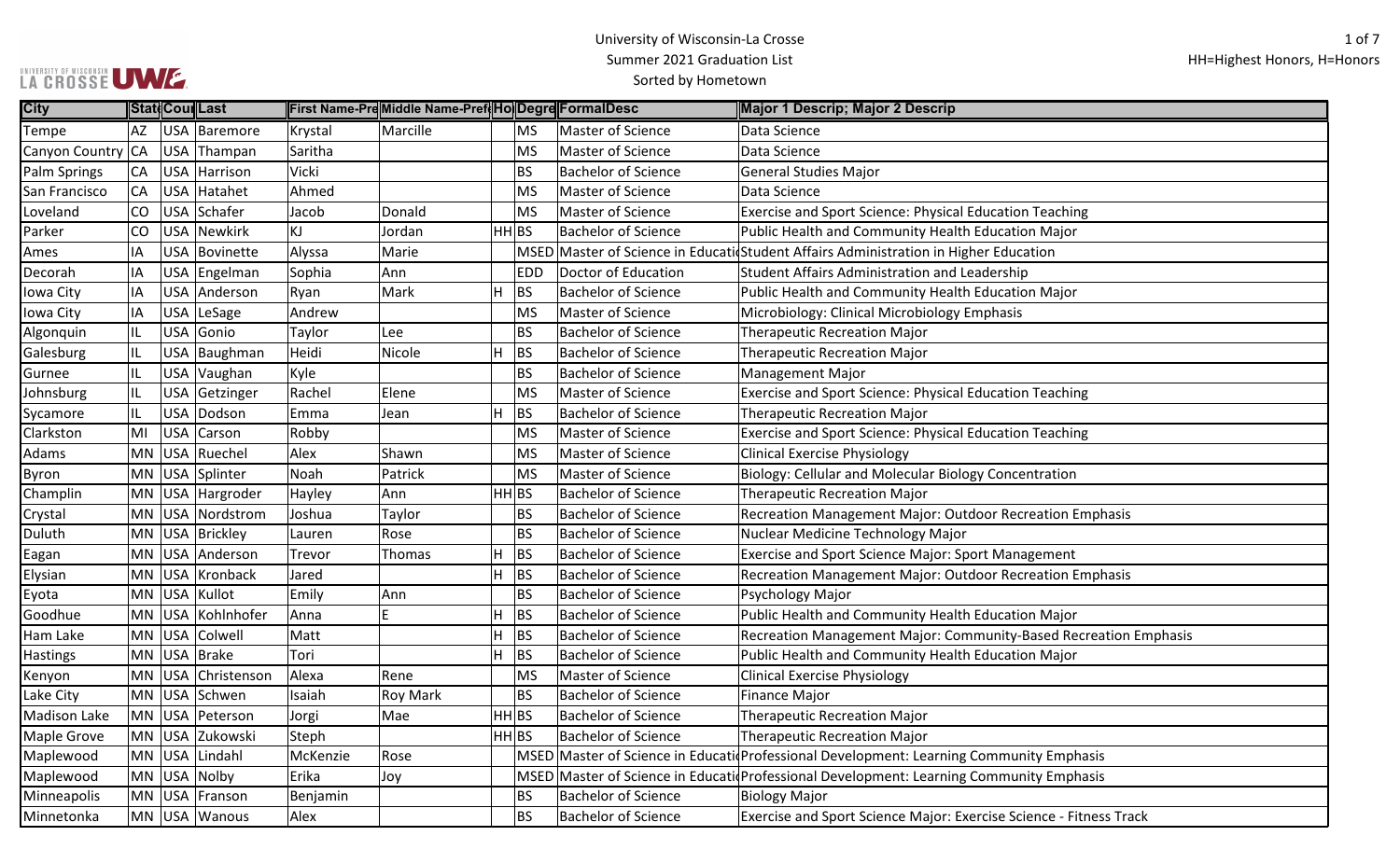# UWWERSITY OF WISCONSIN UWW

| Minnetonka                         |           |           | MN USA Wilson     | Carly          |                    |                    | <b>MS</b>  | Master of Science          | <b>Clinical Exercise Physiology</b>                                                     |
|------------------------------------|-----------|-----------|-------------------|----------------|--------------------|--------------------|------------|----------------------------|-----------------------------------------------------------------------------------------|
| Norwood                            |           |           | MN USA Siegle     | Ryan           | David              |                    | <b>BS</b>  | <b>Bachelor of Science</b> | Recreation Management Major: Community-Based Recreation Emphasis                        |
| Owatonna                           |           |           | MN USA Bothun     | Matthew        | Joel               |                    | <b>BS</b>  | Bachelor of Science        | Exercise and Sport Science Major: Exercise Science - Fitness Track                      |
| Plymouth                           |           |           | MN USA Cheekati   | Tanmaya        | Varaha Sahitya     |                    | <b>BS</b>  | <b>Bachelor of Science</b> | <b>Biology Major</b>                                                                    |
| Prior Lake                         |           |           | MN USA Miller     | <b>Trey</b>    |                    |                    | <b>BS</b>  | Bachelor of Science        | <b>Political Science Major</b>                                                          |
| Ramsey                             |           |           | MN USA Howell     | Kalli          | Cheryl             |                    | <b>BS</b>  | <b>Bachelor of Science</b> | Exercise and Sport Science Major: Exercise Science - Fitness Track                      |
| Rosemount                          |           |           | MN USA Meyer      | Ashley         | Anne               | H                  | <b>BS</b>  | <b>Bachelor of Science</b> | Nuclear Medicine Technology Major                                                       |
| Savage                             |           |           | MN USA Shorba     | Kelly          | Lynn               | H                  | BS         | <b>Bachelor of Science</b> | Exercise and Sport Science Major: Sport Management                                      |
| Shakopee                           |           | MN USA Le |                   | Andy           |                    |                    | <b>BS</b>  | <b>Bachelor of Science</b> | Exercise and Sport Science Major: Exercise Science - Fitness Track                      |
| <b>St Louis Park</b>               |           |           | MN USA Spieker    | Kyle           | Andrew             |                    | <b>BS</b>  | <b>Bachelor of Science</b> | <b>Physics Major: Business Concentration</b>                                            |
| Stillwater                         |           |           | MN USA Milker     | Lauren         | Maria              |                    | <b>BS</b>  | <b>Bachelor of Science</b> | Radiation Therapy Major                                                                 |
| Wanamingo                          |           |           | MN USA Ringham    | Ben            |                    |                    | <b>MS</b>  | Master of Science          | <b>Clinical Exercise Physiology</b>                                                     |
| Waseca                             |           |           | MN USA Lange      | Tanner         | <b>Howard Glen</b> |                    | <b>MS</b>  | Master of Science          | <b>Clinical Exercise Physiology</b>                                                     |
| Winona                             |           |           | MN USA Baur       | Claire         | Margaret           |                    |            |                            | MSED Master of Science in Educati Professional Development: Learning Community Emphasis |
| Winona                             |           |           | MN USA Ellings    | <b>Bradley</b> | Paul               |                    |            |                            | MSED Master of Science in Educati Professional Development: Learning Community Emphasis |
| Winona                             |           |           | MN USA Johnson    | Trisha         |                    |                    |            |                            | MSED Master of Science in Educati Professional Development: Learning Community Emphasis |
| Knob Noster                        |           | MO USA    | Erneste           | Samantha       | Elaine             |                    | <b>MS</b>  | Master of Science          | Exercise and Sport Science: Physical Education Teaching                                 |
| Rutherfordton                      | NC        |           | USA Painter       | Daniel         |                    |                    | <b>MS</b>  | Master of Science          | Exercise and Sport Science: Physical Education Teaching                                 |
| Teaneck                            | <b>NJ</b> |           | USA Slaten        | Sara           | <b>Bruriah</b>     | HH BS              |            | <b>Bachelor of Science</b> | Recreation Management Major: Outdoor Recreation Emphasis                                |
| Commack                            | NY.       |           | USA Seskus        | John           |                    |                    | <b>MS</b>  | Master of Science          | Exercise and Sport Science: Physical Education Teaching                                 |
| Hamburg                            | <b>NY</b> |           | USA Kabza         | Ashley         |                    |                    | <b>MS</b>  | <b>Master of Science</b>   | Exercise and Sport Science: Physical Education Teaching                                 |
| Franklin                           | <b>TN</b> |           | USA Nushart       | Jordan         | Peter              |                    | <b>MS</b>  | Master of Science          | Data Science                                                                            |
| <b>Dallas</b>                      | TX        |           | USA Marschik      | Zach           |                    |                    | <b>MS</b>  | Master of Science          | Data Science                                                                            |
| <b>Bellevue</b>                    |           |           | WA USA Inshetski  | Bobby          |                    |                    | <b>MS</b>  | Master of Science          | <b>Medical Dosimetry</b>                                                                |
| Bellevue                           |           |           | WA USA Wang       | Junying        |                    |                    | <b>MS</b>  | Master of Science          | Data Science                                                                            |
| Lake Forest Park WA USA Silberfein |           |           |                   | Adam           | David              |                    | <b>MS</b>  | Master of Science          | Data Science                                                                            |
| Satsop                             |           |           | WA USA Baranowski | <b>Brad</b>    | Everett            |                    | <b>EDD</b> | Doctor of Education        | Student Affairs Administration and Leadership                                           |
| Alma Center                        | WI        |           | USA Spaulding     | Spencer        | Albert             | H                  | <b>BS</b>  | <b>Bachelor of Science</b> | Exercise and Sport Science Major: Sport Management                                      |
| Appleton                           | WI        |           | USA Daley         | <b>Brenna</b>  | Mae                |                    | <b>BS</b>  | <b>Bachelor of Science</b> | Public Health and Community Health Education Major                                      |
| Appleton                           | WI        |           | USA Kosloske      | Zak            |                    |                    | <b>BS</b>  | <b>Bachelor of Science</b> | Exercise and Sport Science Major: Exercise Science - Fitness Track                      |
| Arcadia                            | WI        |           | USA   Benson      | Aaron          | Richard            |                    | <b>BS</b>  | <b>Bachelor of Science</b> | Exercise and Sport Science Major: Exercise Science - Fitness Track                      |
| Ashland                            |           |           | WI USA Webb       | Ellie          |                    | $HH$ <sub>BS</sub> |            | <b>Bachelor of Science</b> | Public Health and Community Health Education Major                                      |
| Baldwin                            | WI        |           | USA Mikla         | <b>Brooke</b>  | Andrea             | $H$ BS             |            | <b>Bachelor of Science</b> | Public Health and Community Health Education Major                                      |
| Barron                             |           |           | WI USA Klatt      | Molly          |                    |                    | <b>MS</b>  | Master of Science          | Exercise and Sport Science: Physical Education Teaching                                 |
| <b>Beloit</b>                      | WI        |           | USA Cassady       | Alissa         | Lynn               |                    | <b>BS</b>  | <b>Bachelor of Science</b> | <b>Biology Major</b>                                                                    |
| <b>Beloit</b>                      |           |           | WI USA Thole      | Alex           |                    |                    | <b>BS</b>  | <b>Bachelor of Science</b> | Exercise and Sport Science Major: Exercise Science - Pre-professional Track             |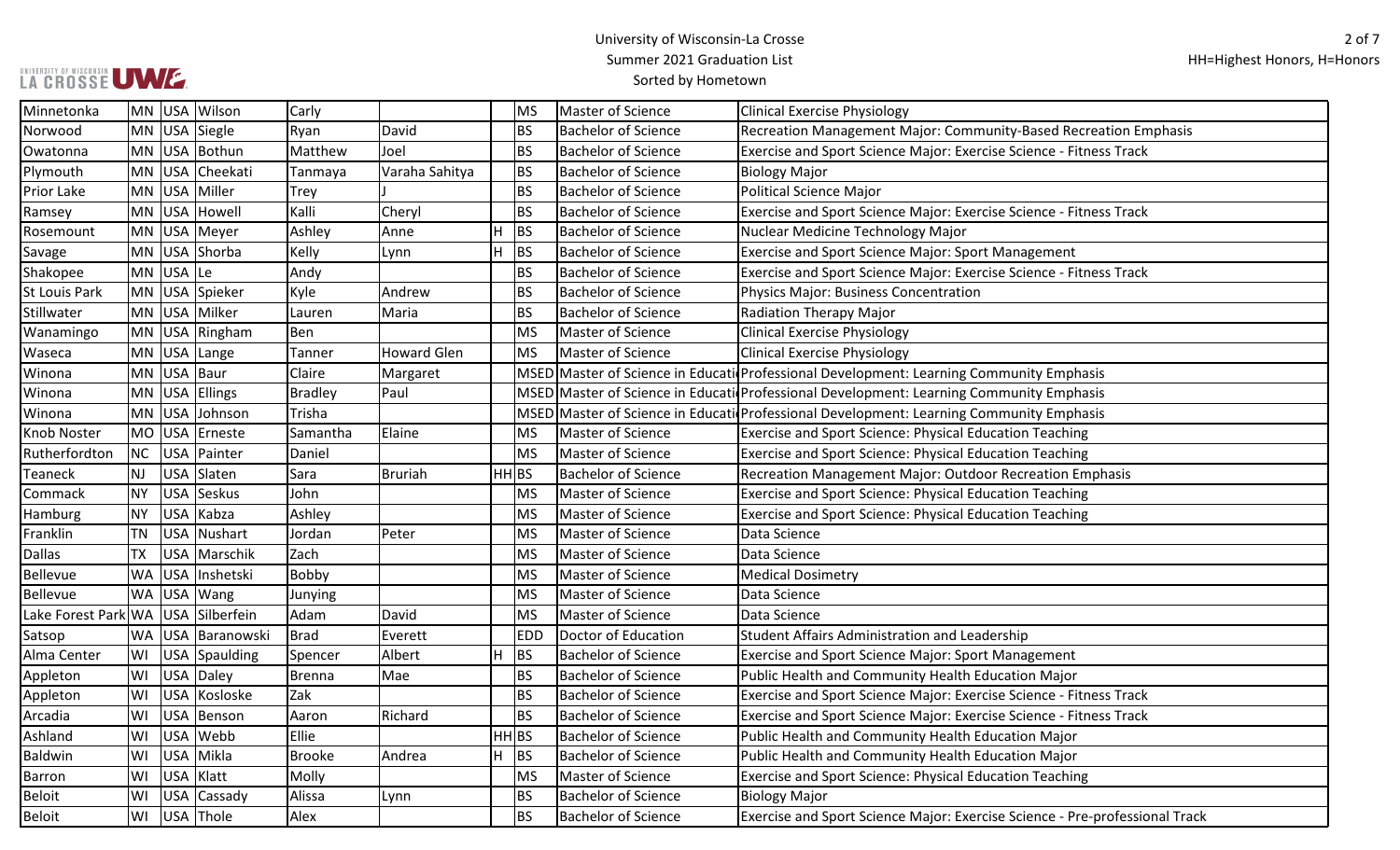# UWWERSITY OF WISCONSIN UWW

| Beloit               | WI  | USA Volzer        | Lorinda  | Marie   | H.    | BS        | <b>Bachelor of Science</b> | Public Health and Community Health Education Major                          |
|----------------------|-----|-------------------|----------|---------|-------|-----------|----------------------------|-----------------------------------------------------------------------------|
| <b>Big Bend</b>      | WI  | USA Miller        | Lindsay  | Jean    |       | AA        | Associate of Arts          | Liberal Arts                                                                |
| <b>Black Earth</b>   | WI  | USA Sarbacker     | Justin   | Robert  |       | <b>BS</b> | <b>Bachelor of Science</b> | <b>Management Major</b>                                                     |
| Bonduel              | WI  | USA VanDerLinden  | Hunter   |         |       | BS        | <b>Bachelor of Science</b> | Exercise and Sport Science Major: Exercise Science - Fitness Track          |
| <b>Brookfield</b>    | WI  | USA Herbst        | Joe      |         |       | BS        | <b>Bachelor of Science</b> | Psychology Major                                                            |
| <b>Brookfield</b>    | WI  | USA Kyte          | Chris    |         |       | BS        | <b>Bachelor of Science</b> | Statistics Major: Actuarial Science Concentration                           |
| <b>Brookfield</b>    | WI  | USA Malewicki     | Samuel   | Ryl     |       | BS        | <b>Bachelor of Science</b> | Exercise and Sport Science Major: Exercise Science - Fitness Track          |
| Burlington           | WI  | USA Orszula       | Ryley    | Garrett |       | BS        | <b>Bachelor of Science</b> | <b>Exercise and Sport Science Major: Sport Management</b>                   |
| Caledonia            | WI  | USA Yourich       | Nicholas | Jeffrey |       | BS        | <b>Bachelor of Science</b> | Physics Major                                                               |
| Cashton              | WI  | USA Lucas         | Jordan   |         |       | BS        | <b>Bachelor of Science</b> | <b>General Studies Major</b>                                                |
| Cedarburg            | WI  | USA Kudronowicz   | Bridget  | Anne    |       | BS        | <b>Bachelor of Science</b> | Finance Major; Marketing Major                                              |
| Chetek               | WI  | USA Dau           | Nicole   | G       | H     | <b>BS</b> | <b>Bachelor of Science</b> | Nuclear Medicine Technology Major                                           |
| Columbus             | WI  | USA Rake          | Megan    | Rebecca | H     | <b>BS</b> | <b>Bachelor of Science</b> | Public Health and Community Health Education Major                          |
| Combined Locks WI    |     | USA Sanderfoot    | Nicole   | Anne    | H     | <b>BS</b> | <b>Bachelor of Science</b> | <b>Radiation Therapy Major</b>                                              |
| Combined Locks WI    |     | USA Swoger        | Nicholas | Clyde   |       | BS        | <b>Bachelor of Science</b> | Exercise and Sport Science Major: Exercise Science - Fitness Track          |
| Coon Valley          | WI  | USA Lisney        | Josh     |         |       | BS        | <b>Bachelor of Science</b> | <b>Exercise and Sport Science Major: Sport Management</b>                   |
| Cottage Grove        | WI  | USA Aloisi        | Peter    |         |       | BS        | <b>Bachelor of Science</b> | <b>Computer Science Major</b>                                               |
| Cumberland           | WI  | USA Kupferschmidt | Hannah   | Rae     |       | MS        | Master of Science          | <b>Clinical Exercise Physiology</b>                                         |
| De Forest            | WI  | USA Klein         | Kaitlin  | Mary    |       | <b>BS</b> | <b>Bachelor of Science</b> | <b>Radiation Therapy Major</b>                                              |
| De Pere              | WI  | USA   Ballweg     | Michael  | Fredric |       | BS        | Bachelor of Science        | Exercise and Sport Science Major: Exercise Science - Fitness Track          |
| De Pere              |     | WI USA Krouth     | Douglas  | Steven  |       | <b>BS</b> | <b>Bachelor of Science</b> | Mathematics Major: Applied Emphasis                                         |
| Deerfield            | WI  | USA Mundschau     | Jonathan | Conrad  |       | <b>BS</b> | <b>Bachelor of Science</b> | <b>Finance Major</b>                                                        |
| Deforest             | WI  | USA Solie         | Kathryn  | Mary    | H.    | BS        | <b>Bachelor of Science</b> | Public Health and Community Health Education Major                          |
| Dousman              | WI  | USA Erdman        | Andrew   | Scott   |       | <b>BS</b> | <b>Bachelor of Science</b> | Recreation Management Major: Generalist Emphasis                            |
| Eau Claire           | WI  | USA Banks         | Brianna  | Nicole  |       | BS        | <b>Bachelor of Science</b> | <b>Management Major</b>                                                     |
| Eau Claire           | WI  | USA Desouza       | Daylon   | John    |       | BS        | <b>Bachelor of Science</b> | <b>Finance Major</b>                                                        |
| Eau Claire           | WI  | USA Pankratz      | Alison   | Clair   |       | <b>BS</b> | <b>Bachelor of Science</b> | <b>Radiation Therapy Major</b>                                              |
| Eau Claire           | lwı | USA Sullivan      | Jaiden   | Marissa | H     | <b>BS</b> | <b>Bachelor of Science</b> | Nuclear Medicine Technology Major                                           |
| <b>Elk Mound</b>     | WI  | USA Strand        | Erik     | James   |       | BS        | <b>Bachelor of Science</b> | Exercise and Sport Science Major: Exercise Science - Fitness Track          |
| Ettrick              | WI  | USA Probus        | Hayes    | M       |       | <b>BS</b> | <b>Bachelor of Science</b> | Chemistry Major: ACS Certification                                          |
| Evansville           | WI  | USA Graffin       | Cole     | Richard |       | BS        | <b>Bachelor of Science</b> | Exercise and Sport Science Major: Sport Management                          |
| Fond du Lac          | lwı | USA Zahradnik     | Rachel   | LinAnn  |       | BS        | <b>Bachelor of Science</b> | Exercise and Sport Science Major: Exercise Science - Pre-professional Track |
| Fort Atkinson        | WI  | USA Freeland      | Sierra   | Sawyer  |       | BS        | <b>Bachelor of Science</b> | <b>Biology Major: Biomedical Science Concentration</b>                      |
| Fort Atkinson        | WI  | USA Midtlien      | Kayrene  | Mae     |       | BA        | <b>Bachelor of Arts</b>    | Philosophy Major                                                            |
| <b>Fountain City</b> | WI  | USA Richmond      | Andrea   | Ruth    | HH BS |           | <b>Bachelor of Science</b> | <b>Therapeutic Recreation Major</b>                                         |
| Franklin             | WI  | USA Baudry        | Zak      |         |       | <b>BS</b> | <b>Bachelor of Science</b> | Radiation Therapy Major                                                     |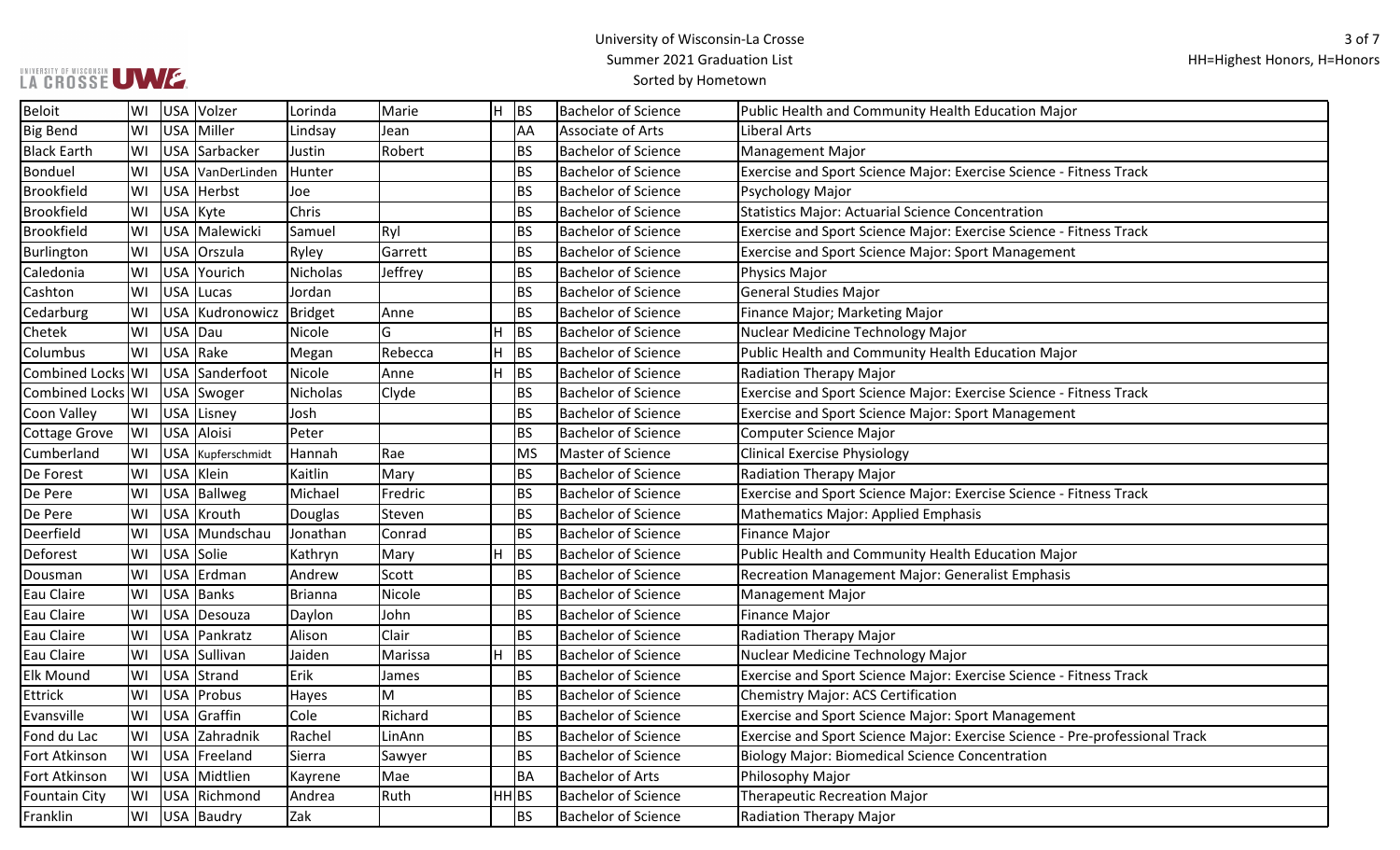# UWWERSITY OF WISCONSIN UWW

| Franklin         | WI | <b>USA</b>      | Gilmeister              | Kara     | Marie         | <b>BS</b>          | <b>Bachelor of Science</b> | Public Health and Community Health Education Major                                                                      |
|------------------|----|-----------------|-------------------------|----------|---------------|--------------------|----------------------------|-------------------------------------------------------------------------------------------------------------------------|
| Franklin         | WI | <b>USA</b>      | Jahns                   | Collin   |               | <b>BS</b>          | <b>Bachelor of Science</b> | Psychology Major                                                                                                        |
| Franklin         | WI |                 | USA Koetting            | Maddie   |               | <b>BS</b>          | <b>Bachelor of Science</b> | <b>Therapeutic Recreation Major</b>                                                                                     |
| Galesville       | WI |                 | USA Thundercloud Callie |          | Mae June      | <b>BS</b>          | <b>Bachelor of Science</b> | <b>Marketing Major</b>                                                                                                  |
| Gile             | WI | <b>USA</b>      | King                    | Kaylyn   | Marie         | <b>BS</b>          | <b>Bachelor of Science</b> | Radiation Therapy Major                                                                                                 |
| Grantsburg       | WI |                 | USA Pochman             | Rhiana   | May           | HH BS              | <b>Bachelor of Science</b> | <b>Therapeutic Recreation Major</b>                                                                                     |
| <b>Green Bay</b> | WI |                 | USA Bisbee              | Austin   | Stanton       | H<br><b>BS</b>     | <b>Bachelor of Science</b> | Exercise and Sport Science Major: Sport Management                                                                      |
| Green Bay        | WI | <b>USA</b>      | Smith                   | Abby     |               | <b>BS</b>          | <b>Bachelor of Science</b> | Nuclear Medicine Technology Major                                                                                       |
| Greendale        | WI | <b>USA</b>      | <b>Zimmerman</b>        | Abby     | Jean          | <b>BS</b>          | <b>Bachelor of Science</b> | Radiation Therapy Major                                                                                                 |
| Hartland         | WI | <b>USA</b>      | Futoransky              | Emma     | Elizabeth     | HH BS              | <b>Bachelor of Science</b> | Accountancy Major; Finance Major                                                                                        |
| Hartland         | WI |                 | USA Rice                | Michael  | Scott         | <b>BS</b>          | <b>Bachelor of Science</b> | Public Health and Community Health Education Major                                                                      |
| Hixton           | WI | <b>USA</b>      | Johnson                 | Jamie    | Lorraine      | <b>BS</b>          | <b>Bachelor of Science</b> | Public Health and Community Health Education Major                                                                      |
| Holmen           | WI |                 | USA Barbour             | Matthew  | Thomas        | <b>MS</b>          | Master of Science          | <b>Biology: Aquatic Science Concentration</b>                                                                           |
| Holmen           | WI |                 | USA Bradshaw            | Megan    | Lynn          |                    |                            | MEPD Master of Education - Profes Professional Development: Educational Leadership and Director of Instruction Emphasis |
| Holmen           | WI |                 | USA Martinez            | Dillon   | Ray           | <b>MS</b>          | Master of Science          | Exercise and Sport Science: Physical Education Teaching                                                                 |
| Hortonville      | WI |                 | USA Weyenberg           | Hailey   | Anne          | <b>MS</b>          | Master of Science          | <b>Clinical Exercise Physiology</b>                                                                                     |
| Hudson           | WI | <b>USA</b>      | Schultz                 | Julia    | Elizabeth Lea | HH BS              | <b>Bachelor of Science</b> | <b>Therapeutic Recreation Major</b>                                                                                     |
| Janesville       | WI |                 | USA   Brandt            | Jenna    | M             | H<br> BS           | <b>Bachelor of Science</b> | Radiation Therapy Major                                                                                                 |
| Janesville       | WI | <b>USA</b>      | Conway                  | Megan    | Elizabeth     | <b>BS</b>          | <b>Bachelor of Science</b> | Public Health and Community Health Education Major                                                                      |
| Janesville       | WI |                 | USA Smiley              | Emma     | Lynn          | <b>BS</b>          | <b>Bachelor of Science</b> | Psychology Major                                                                                                        |
| Kaukauna         | WI |                 | USA DeBruin             | Amanda   |               | <b>BS</b>          | <b>Bachelor of Science</b> | Nuclear Medicine Technology Major                                                                                       |
| Kaukauna         | WI |                 | USA Schroeder           | Robin    | Lee           | $HH$ <sub>BS</sub> | <b>Bachelor of Science</b> | Nuclear Medicine Technology Major                                                                                       |
| Kenosha          | WI |                 | USA Schouten            | Tyler    | Lee           | <b>BS</b>          | <b>Bachelor of Science</b> | Exercise and Sport Science Major: Exercise Science - Pre-professional Track                                             |
| La Crosse        | WI |                 | USA Halambeck           | Jared    | David         | BS<br>IH.          | <b>Bachelor of Science</b> | Exercise and Sport Science Major: Exercise Science - Fitness Track                                                      |
| La Crosse        | WI | <b>USA</b>      | Jarzemsky               | Grace    | Ann           |                    |                            | MSED Master of Science in Educati Professional Development: Learning Community Emphasis                                 |
| La Crosse        | WI | <b>USA</b>      | Langenhorst             | Lauren   | Marie         |                    |                            | MSED Master of Science in Educati Professional Development: Learning Community Emphasis                                 |
| La Crosse        | WI | <b>USA</b>      | Liermann                | Meredith | Marie         | <b>BS</b>          | <b>Bachelor of Science</b> | Communication Studies Major: Organizational and Professional Communication Emphasis                                     |
| La Crosse        | WI | <b>USA</b>      | Lively                  | Anna     | Christine     | <b>BS</b>          | <b>Bachelor of Science</b> | Psychology Major                                                                                                        |
| La Crosse        | WI |                 | USA   McElligott        | Kyle     | Patrick       | <b>BS</b>          | Bachelor of Science        | Computer Science Major                                                                                                  |
| La Crosse        | WI |                 | USA Miller              | Alivia   | Justin        | H<br><b>BS</b>     | <b>Bachelor of Science</b> | Public Health and Community Health Education Major                                                                      |
| La Crosse        |    |                 | WI USA Morache          | Tyler    | Ross          | H<br>BS            | <b>Bachelor of Science</b> | Radiation Therapy Major                                                                                                 |
| La Crosse        |    |                 | WI   USA   Paquette     | Gretchen | Guinn         |                    |                            | MSED Master of Science in Educati Professional Development: Learning Community Emphasis                                 |
| La Crosse        |    | WI   USA   Ross |                         | Victor   |               | <b>BS</b>          | <b>Bachelor of Science</b> | Marketing Major                                                                                                         |
| La Crosse        |    |                 | WI   USA   Schanen      | Nicklaus | Glen          | <b>BS</b>          | <b>Bachelor of Science</b> | General Studies Major                                                                                                   |
| La Crosse        |    |                 | WI   USA   Vlachina     | Emily    | Anne          | <b>BS</b>          | <b>Bachelor of Science</b> | Psychology Major                                                                                                        |
| La Crosse        |    |                 | WI   USA   Weihing      | Mikaela  | Sue           | AA                 | Associate of Arts          | Liberal Arts                                                                                                            |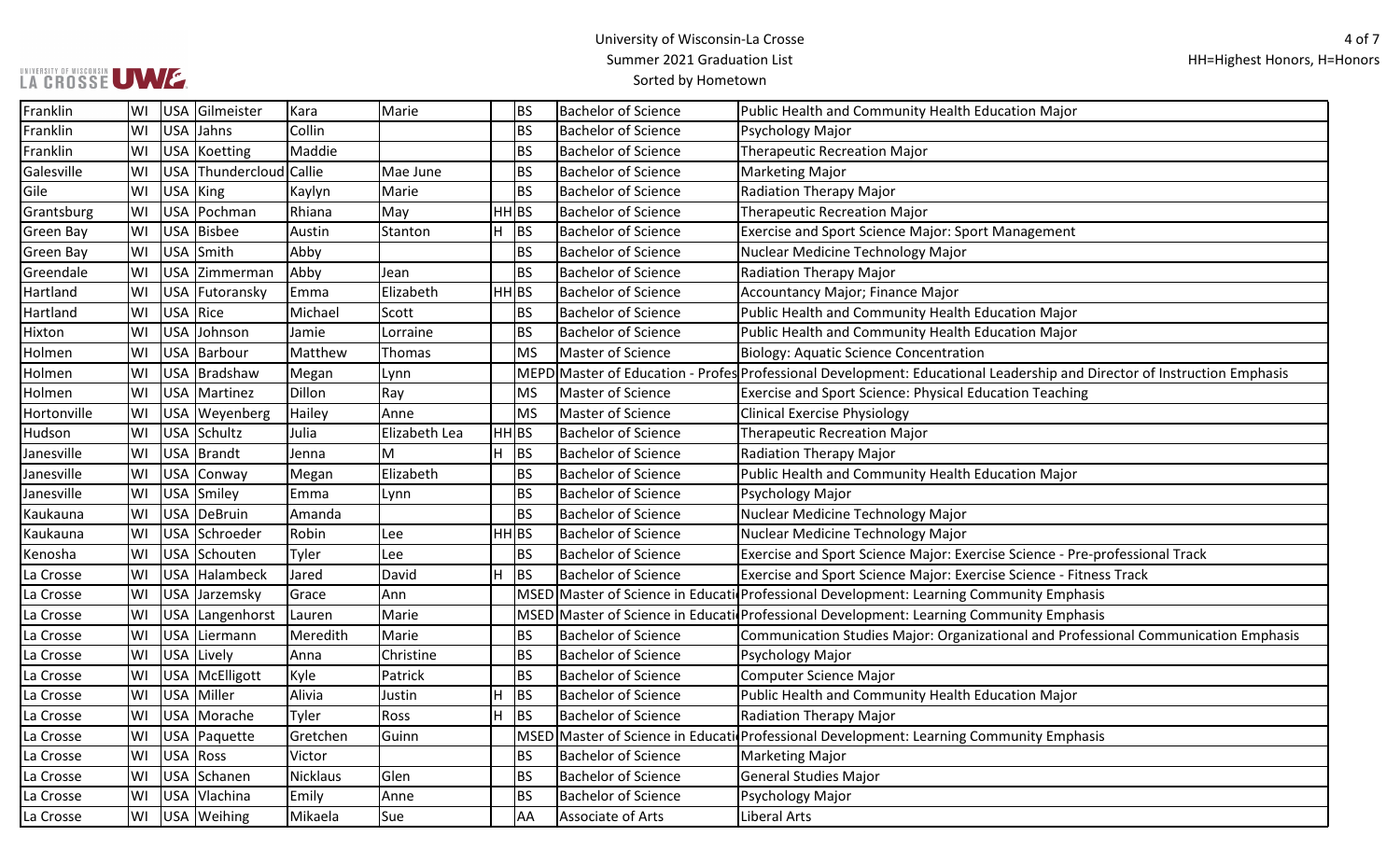| La Crosse                            | lwi  |            | USA Williams       | Haley         | Elizabeth     |                |                            | MSED Master of Science in Educati Professional Development: Learning Community Emphasis |
|--------------------------------------|------|------------|--------------------|---------------|---------------|----------------|----------------------------|-----------------------------------------------------------------------------------------|
| La Crosse                            | WI   |            | USA Youngman       | <b>Braden</b> |               | <b>BS</b>      | <b>Bachelor of Science</b> | <b>Recreation Management Major: Generalist Emphasis</b>                                 |
| La Crosse                            | WI   | USA Zaja   |                    | Jocie         | Rae           |                |                            | MSED Master of Science in Educati Professional Development: Learning Community Emphasis |
| Lake Delton                          | WI   |            | USA Morris         | Maximillian   | Jay           | <b>BS</b>      | <b>Bachelor of Science</b> | <b>International Business Major</b>                                                     |
| Larsen                               | WI   |            | USA Vanden Boogart | Alyssa        | Grace         | HH BS          | <b>Bachelor of Science</b> | Radiation Therapy Major                                                                 |
| Madison                              | WI   |            | USA Becker         | Kari          | Michelle      | HH BS          | <b>Bachelor of Science</b> | Psychology Major                                                                        |
| Madison                              | WI   |            | USA Caropreso      | Matt          |               | <b>BS</b>      | <b>Bachelor of Science</b> | Exercise and Sport Science Major: Exercise Science - Pre-professional Track             |
| Madison                              | WI   |            | USA Ellinide       | Lia           |               |                |                            | MSED Master of Science in Educati Professional Development: Learning Community Emphasis |
| Madison                              | WI   |            | USA Gentile        | Dominic       | Robert        | BS             | <b>Bachelor of Science</b> | <b>Finance Major</b>                                                                    |
| Madison                              | WI   | <b>USA</b> | Ramos              | Chase         | Andrew        | <b>BS</b>      | <b>Bachelor of Science</b> | Finance Major: Risk, Insurance and Financial Planning Concentration                     |
| Madison                              | WI   |            | USA Ross           | Kimberly      | А             | <b>DPT</b>     | Doctor of Physical Therapy | Physical Therapy                                                                        |
| Madison                              | WI   |            | USA Sondrol        | Rebecca       | Marie         | BS             | <b>Bachelor of Science</b> | Nuclear Medicine Technology Major                                                       |
| Marinette                            | WI   |            | USA Daye           | <b>Nick</b>   |               | <b>BS</b>      | <b>Bachelor of Science</b> | Exercise and Sport Science Major: Sport Management                                      |
| <b>Mc Farland</b>                    | WI   |            | USA Fischer        | Noah          | Patrick       | <b>BS</b>      | <b>Bachelor of Science</b> | <b>Therapeutic Recreation Major</b>                                                     |
| Mc Farland                           | WI   |            | USA Roberts        | Ben           |               | <b>BS</b>      | <b>Bachelor of Science</b> | Microbiology Major                                                                      |
| Medford                              | WI   |            | USA Brooks         | Kayla         |               | <b>BS</b>      | <b>Bachelor of Science</b> | Recreation Management Major: Generalist Emphasis; Exercise and Sport Science Major: Sp  |
| Menasha                              | lwi  |            | USA Roskom         | Shaela        | Michelle      | <b>BS</b>      | <b>Bachelor of Science</b> | Radiation Therapy Major                                                                 |
| Menomonee Fall WI                    |      |            | USA Walton         | Grace         | Yi            | н<br>BS        | <b>Bachelor of Science</b> | Public Health and Community Health Education Major                                      |
| Menomonie                            | WI   |            | USA Williams       | Tori          |               | н<br><b>BS</b> | <b>Bachelor of Science</b> | Radiation Therapy Major                                                                 |
| Mequon                               | WI   | <b>USA</b> | Landon             | Ashley        | <b>Briana</b> | ВS             | <b>Bachelor of Science</b> | <b>Biology Major</b>                                                                    |
| Mequon                               | WI   |            | USA Shore          | Emily         | Rose          | <b>BS</b>      | <b>Bachelor of Science</b> | <b>Management Major</b>                                                                 |
| Merrill                              | WI   |            | USA Gessler        | Sarah         | Jeanette      | <b>BS</b>      | <b>Bachelor of Science</b> | <b>Therapeutic Recreation Major</b>                                                     |
| Merrill                              | WI   |            | USA Jaeger         | Mitchell      | Forrest       | н<br><b>BS</b> | <b>Bachelor of Science</b> | Public Health and Community Health Education Major                                      |
| Merrimac                             | WI   |            | USA Lonnebotn      | Mya           | Amalie        | HH BS          | <b>Bachelor of Science</b> | Public Health and Community Health Education Major                                      |
| Middleton                            | WI   |            | USA Golisch        | <b>Bailee</b> | Kendal        | HH BS          | <b>Bachelor of Science</b> | Psychology Major                                                                        |
| Milton                               | WI   |            | USA Suiter         | Grace         |               | <b>BS</b>      | <b>Bachelor of Science</b> | Public Health and Community Health Education Major                                      |
| Milwaukee                            | WI   |            | USA Gerharz        | Kelly         |               | ΒS             | Bachelor of Science        | <b>General Studies Major</b>                                                            |
| Milwaukee                            | WI   |            | USA Jackoyo        | Zeporah       | Achieng       | <b>BS</b>      | <b>Bachelor of Science</b> | Exercise and Sport Science Major: Exercise Science - Fitness Track                      |
| <b>Mount Calvary</b>                 | WI   |            | USA Karrels        | <b>Bryce</b>  | Michael       | <b>BS</b>      | <b>Bachelor of Science</b> | Exercise and Sport Science Major: Exercise Science - Fitness Track                      |
| Mount Pleasant   WI   USA   Friesema |      |            |                    | Michele       | Regina        | HH BS          | <b>Bachelor of Science</b> | <b>Therapeutic Recreation Major</b>                                                     |
| Mukwonago                            |      |            | WI USA Crawley     | Daniel        |               | <b>BS</b>      | <b>Bachelor of Science</b> | <b>Therapeutic Recreation Major</b>                                                     |
| Muskego                              | lWI. | USA Klak   |                    | Katelin       | Jennifer      | BS             | <b>Bachelor of Science</b> | <b>Biology Major</b>                                                                    |
| Muskego                              | WI   |            | USA Le Gros        | Grant         | Thomas        | BS             | <b>Bachelor of Science</b> | Psychology Major                                                                        |
| Muskego                              | WI   |            | USA Sadowski       | Samuel        | Paul          | <b>BS</b>      | <b>Bachelor of Science</b> | Exercise and Sport Science Major: Sport Management; Economics Major                     |
| Nekoosa                              | WI   |            | USA Black          | McKenna       | LeAnne        | <b>BS</b>      | Bachelor of Science        | Psychology Major                                                                        |
| Nekoosa                              | WI   |            | USA   Knetzger     | Kendall       | Ann           | <b>MS</b>      | Master of Science          | <b>Clinical Exercise Physiology</b>                                                     |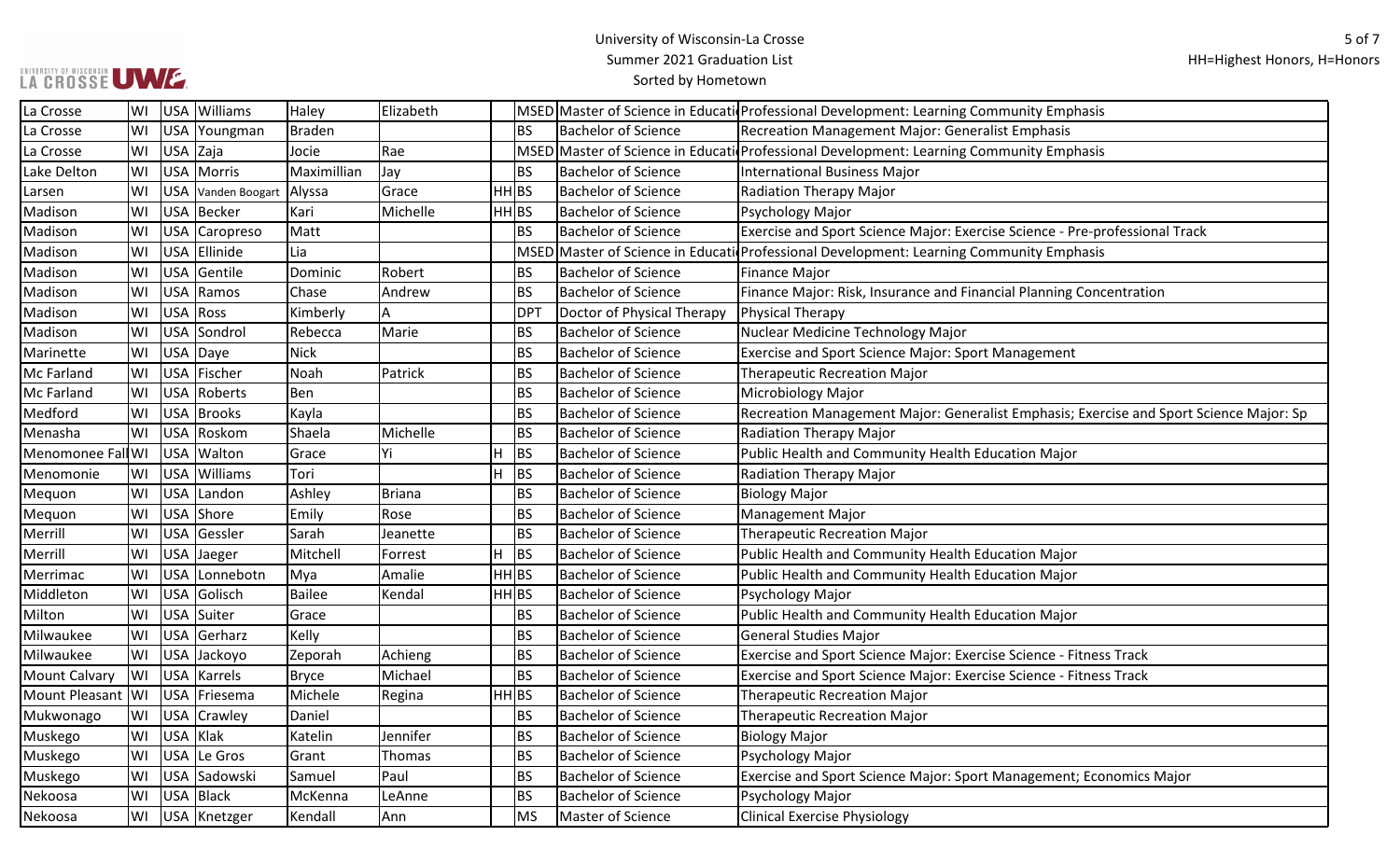| New Auburn              | WI  | USA Winiarczyk          | Nicole   | Camille        | <b>BS</b>      | <b>Bachelor of Science</b> | Nuclear Medicine Technology Major                                                                                       |
|-------------------------|-----|-------------------------|----------|----------------|----------------|----------------------------|-------------------------------------------------------------------------------------------------------------------------|
| New Berlin              | WI  | <b>USA</b><br>Johnson   | Ben      |                | <b>BS</b>      | <b>Bachelor of Science</b> | Recreation Management Major: Outdoor Recreation Emphasis                                                                |
| Oak Creek               | WI  | USA Doome               | Lindsey  | McKayla        | <b>BS</b>      | <b>Bachelor of Science</b> | <b>Biology Major</b>                                                                                                    |
| <b>Oak Creek</b>        | WI  | USA Scoville            | Megan    | Marlowe        | H<br><b>BS</b> | <b>Bachelor of Science</b> | <b>Radiation Therapy Major</b>                                                                                          |
| Oconomowoc              | WI  | USA Hamelund            | Chelsea  |                | <b>MS</b>      | Master of Science          | <b>Healthcare Administration</b>                                                                                        |
| Oconomowoc              | WI  | USA Knuth               | Jack     | Thomas         | <b>BS</b>      | <b>Bachelor of Science</b> | Psychology Major                                                                                                        |
| Oconomowoc              | WI  | USA Meyer               | Hannah   | Marie          | <b>MS</b>      | Master of Science          | <b>Clinical Exercise Physiology</b>                                                                                     |
| Oconomowoc              | WI  | USA Sindberg            | Leah     | Kathleen       | <b>BS</b>      | <b>Bachelor of Science</b> | Exercise and Sport Science Major: Exercise Science - Pre-professional Track                                             |
| Oconomowoc              | WI  | USA Swenson             | Jess     |                | <b>BS</b>      | <b>Bachelor of Science</b> | Nuclear Medicine Technology Major                                                                                       |
| Onalaska                | WI  | USA   Bartheld          | Bennett  | Michael        | <b>BA</b>      | <b>Bachelor of Arts</b>    | <b>Public Administration Major</b>                                                                                      |
| <b>Onalaska</b>         | WI  | USA Hari                | Rithvik  |                | <b>BS</b>      | <b>Bachelor of Science</b> | <b>Radiation Therapy Major</b>                                                                                          |
| <b>Onalaska</b>         | WI  | <b>USA</b><br>Stiemke   | Colin    | М              |                |                            | MSED Master of Science in Educati Professional Development: Learning Community Emphasis                                 |
| Ontario                 | WI  | <b>USA</b><br>Ellsworth | Sawyer   | Scott          | HH BS          | <b>Bachelor of Science</b> | <b>Radiation Therapy Major</b>                                                                                          |
| Oregon                  | WI  | USA Fitzgerald          | Madeline | Grace          | <b>BS</b>      | <b>Bachelor of Science</b> | <b>Biology Major</b>                                                                                                    |
| Osseo                   | WI  | USA Birtzer             | Jaiden   | Taylor         | <b>BS</b>      | <b>Bachelor of Science</b> | Public Health and Community Health Education Major                                                                      |
| Pewaukee                | WI  | USA Petersen            | Anna     | Elaine         | <b>BA</b>      | <b>Bachelor of Arts</b>    | Psychology Major                                                                                                        |
| Pewaukee                | WI  | USA Schoenecker         | Amanda   | Margaret       | H<br><b>BS</b> | <b>Bachelor of Science</b> | Public Health and Community Health Education Major                                                                      |
| Pewaukee                | WI  | USA Widenski            | David    | James          | <b>BS</b>      | <b>Bachelor of Science</b> | <b>Marketing Major</b>                                                                                                  |
| Phillips                | WI  | <b>USA</b><br>Griesel   | Marisa   | Dawn           | H<br>BS        | <b>Bachelor of Science</b> | Microbiology Major: Biomedical Concentration                                                                            |
| Plain                   | WI  | USA<br>Heiser           | Kathryn  | K              | <b>BS</b>      | <b>Bachelor of Science</b> | <b>General Studies Major</b>                                                                                            |
| Plain                   | WI  | USA Jacobson            | Hayden   | Shea           | H<br>BS        | <b>Bachelor of Science</b> | <b>General Studies Major</b>                                                                                            |
| Platteville             | WI  | <b>USA</b><br>Zielinski | Kimberly | Sue            |                |                            | MEPD Master of Education - Profes Professional Development: Educational Leadership and Director of Instruction Emphasis |
| <b>Pleasant Prairie</b> | WI  | <b>USA</b><br>Curtis    | Andrew   | Charles        | <b>BS</b>      | <b>Bachelor of Science</b> | <b>Exercise and Sport Science Major: Sport Management</b>                                                               |
| Pleasant Prairie        | lwı | USA O'Lear              | Alex     |                | <b>BS</b>      | <b>Bachelor of Science</b> | Management Major                                                                                                        |
| Port Washington WI      |     | USA Knowski             | Patrick  | Joseph         | <b>BS</b>      | <b>Bachelor of Science</b> | Marketing Major                                                                                                         |
| Portage                 | WI  | <b>USA</b><br>Harvey    | Alex     | Robert         | ΒS             | <b>Bachelor of Science</b> | <b>History Major: Regional Emphasis</b>                                                                                 |
| Portage                 | WI  | USA Hoff                | Jayci    | Rose           | <b>BS</b>      | <b>Bachelor of Science</b> | <b>Therapeutic Recreation Major</b>                                                                                     |
| Prairie du Sac          | WI  | USA Huerth              | Kati     |                | H<br><b>BS</b> | <b>Bachelor of Science</b> | <b>Radiation Therapy Major</b>                                                                                          |
| Prairie Du Sac          | WI  | USA Kessler             | Corinne  | Therese        | <b>BS</b>      | <b>Bachelor of Science</b> | Theatre Arts Major: Performance Emphasis                                                                                |
| Pulaski                 | WI  | USA<br>Kosmal           | Austin   | John           | <b>MS</b>      | Master of Science          | <b>Clinical Exercise Physiology</b>                                                                                     |
| <b>Richland Center</b>  | lwı | USA Lutz                | Jaszamin | Katera QingRou | <b>BS</b>      | <b>Bachelor of Science</b> | <b>Biology Major: Aquatic Science Concentration</b>                                                                     |
| Sauk City               | WI  | USA<br>Humbracht        | Benjamin | Jae            | HH BS          | <b>Bachelor of Science</b> | Recreation Management Major: Generalist Emphasis                                                                        |
| Sauk City               | lwı | USA Lane                | Jeremy   | Lee            | <b>BS</b>      | <b>Bachelor of Science</b> | Communication Studies Major: Organizational and Professional Communication Emphasis                                     |
| Sauk City               | WI  | USA Radl                | Clayton  | Jeffrey        | H<br>BS        | <b>Bachelor of Science</b> | Exercise and Sport Science Major: Sport Management                                                                      |
| Schofield               | WI  | USA Westfall            | Rylie    |                | <b>BS</b>      | <b>Bachelor of Science</b> | Sociology Major                                                                                                         |
| Sheboygan               | WI  | USA Halvorsen           | Emma     |                | AA             | Associate of Arts          | Liberal Arts                                                                                                            |